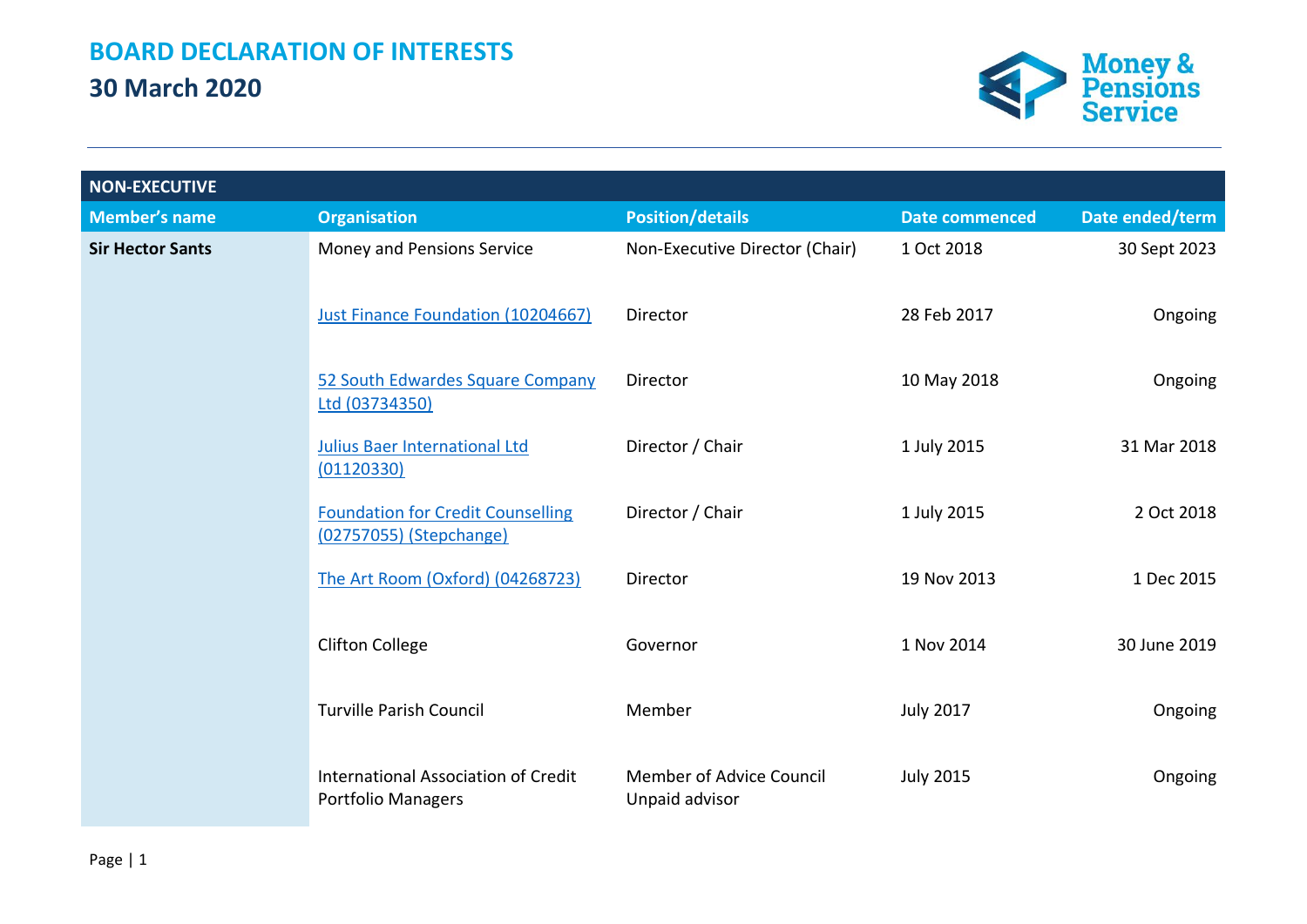

|                       | St Miletus College                | Trustee                        | 1 October 2019 | Ongoing         |
|-----------------------|-----------------------------------|--------------------------------|----------------|-----------------|
| <b>Member's name</b>  | <b>Organisation</b>               | <b>Position/details</b>        | Date commenced | Date ended/term |
| <b>Michael Dailly</b> | Law Society of Scotland           | Member                         | 1 Oct 1995     | Ongoing         |
|                       | <b>Scottish Housing Regulator</b> | Director                       | 1 March 2013   | Ongoing         |
|                       | Govan Law Centre                  | Director / Principal Solicitor | 1 Sept 1999    | Ongoing         |
|                       | European Banking Authority BSG    | Member                         | 1 May 2014     | Ongoing         |
|                       | Society of Solicitor Advocates    | Member                         |                | Ongoing         |
|                       | Money Advice Service              | Director                       | 1 Apr 2015     | Ongoing         |
|                       | Money and Pensions Service        | Director                       | 1 October 2018 | Ongoing         |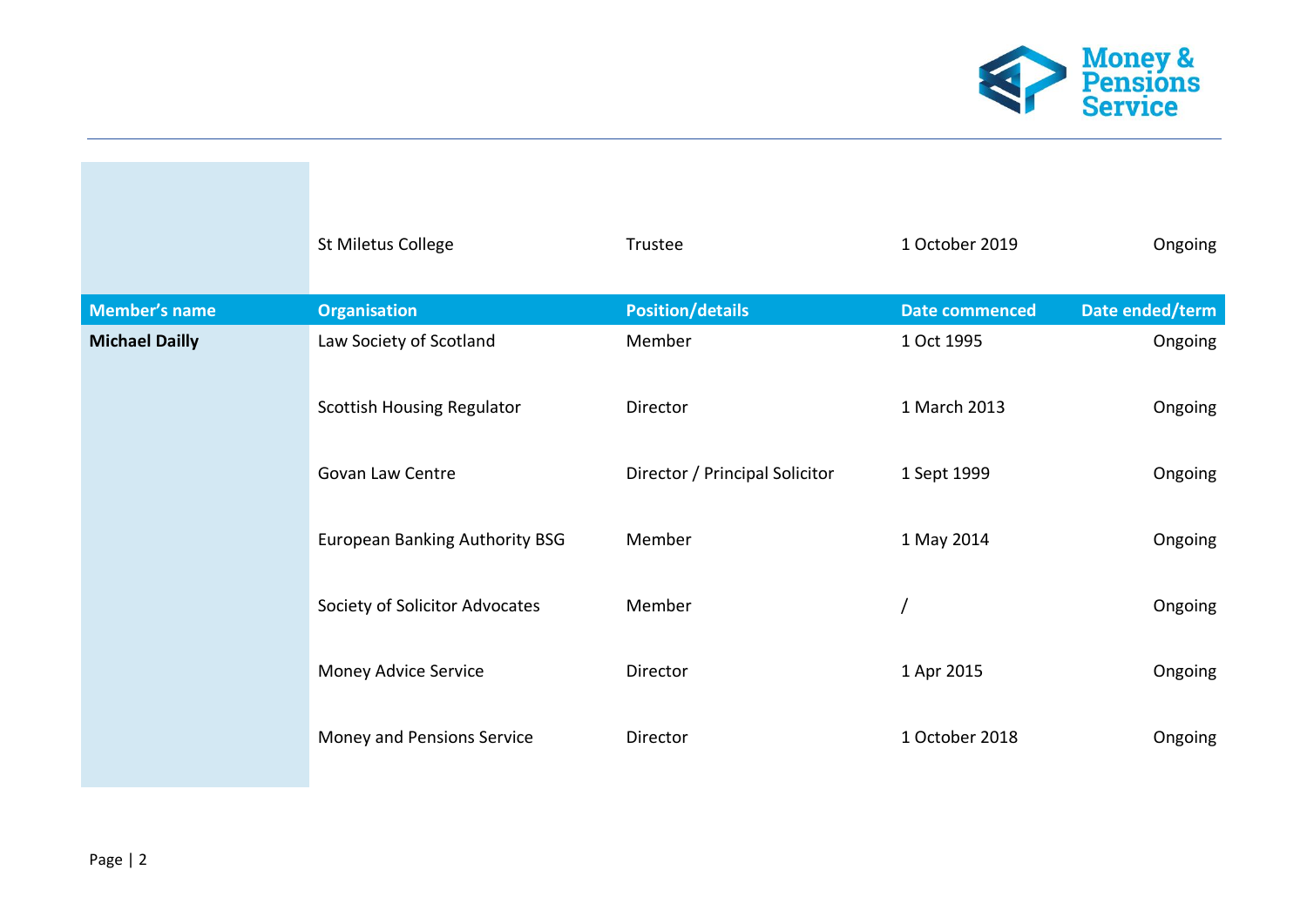

|                      | Social Justice Committee Scotland | Member                                                                   | October 2019          | Ongoing         |
|----------------------|-----------------------------------|--------------------------------------------------------------------------|-----------------------|-----------------|
| <b>Member's name</b> | <b>Organisation</b>               | <b>Position/details</b>                                                  | <b>Date commenced</b> | Date ended/term |
| <b>Ann Harris</b>    | St Pauls Management (Sheffield)   | Director (Board Chair)                                                   | 15 June 2017          | Ongoing         |
|                      | The Gambling Commission           | Independent member of Audit<br>and Risk Committee                        | 1 August 2015         | 31 July 2018    |
|                      | The Gambling Commission           | <b>Executive Director for 4th</b><br><b>National Lottery Competition</b> | 1 August 2018         | 31 May 2019     |
|                      | Dunstable Citizens Advice         | Trustee Director (Board Chair)                                           | 4 May 2017            | Ongoing         |
|                      | The Pensions Advisory Service     | Non-Executive Director<br>Stepped down as Chair 31-12-18                 | 1 August 2015         | Ongoing         |
|                      | Money and Pensions Service        | Director                                                                 | 1 October 2018        | Ongoing         |
|                      | Social Work England               | Director                                                                 | 19 July 2019          | Ongoing         |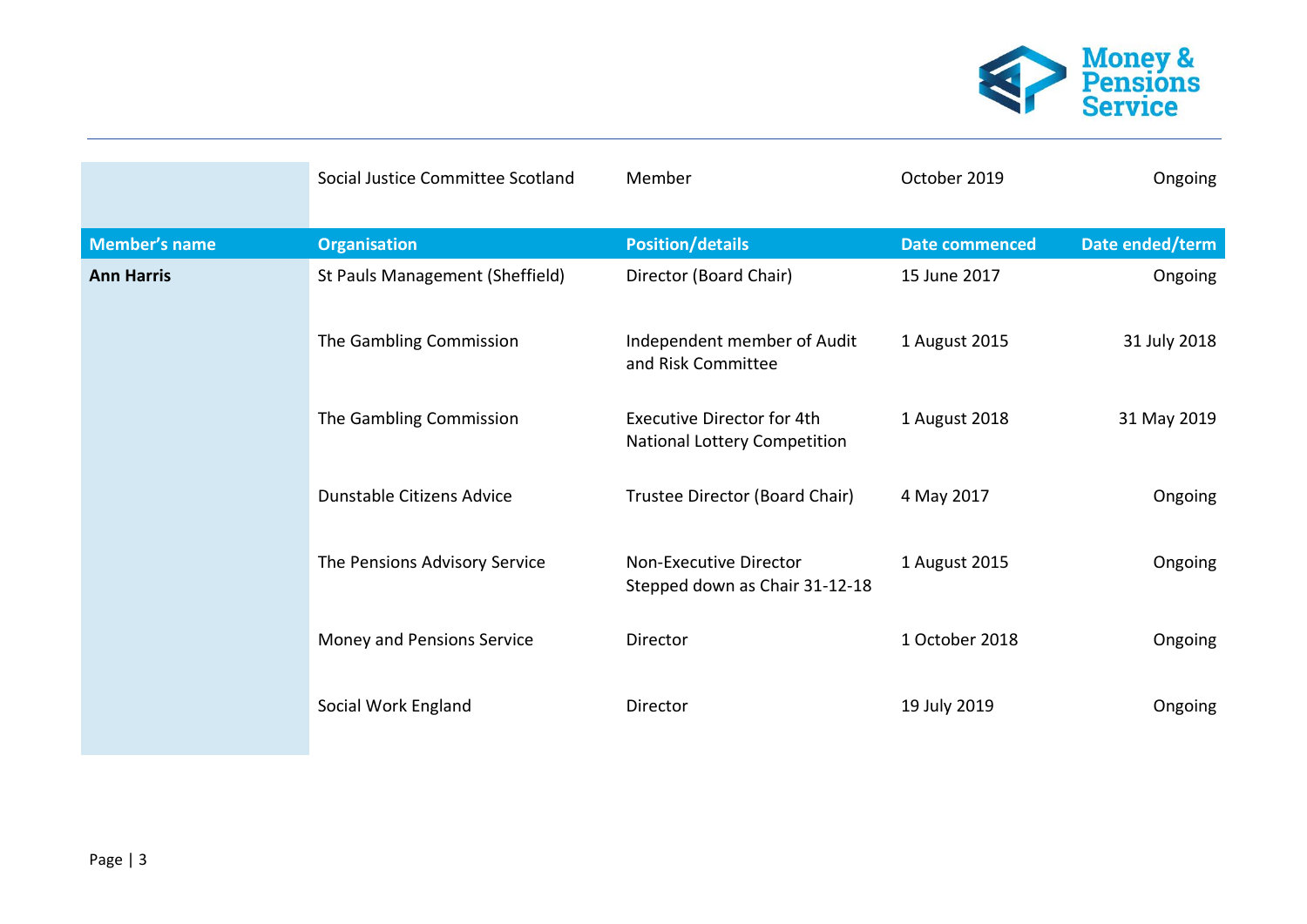

| <b>Member's name</b>                                             | <b>Organisation</b>                                      | <b>Position/details</b>                 | <b>Date commenced</b> | Date ended/term |
|------------------------------------------------------------------|----------------------------------------------------------|-----------------------------------------|-----------------------|-----------------|
| <b>Professor Elaine Kemspon</b><br>B.Sc. (Sus.), Dip.Lib.(Wales) | <b>The Lending Standards Board Limited</b><br>(03861859) | Director                                | 1 April 2018          | Ongoing         |
|                                                                  | <b>Standard Life Foundation (SC359717)</b>               | Director                                | 1 November 2016       | Ongoing         |
|                                                                  | Child Poverty Action Group                               | Member, Policy Committee                | <b>March 2015</b>     | Ongoing         |
|                                                                  | <b>Wessex Water</b>                                      | Member of Affordability Panel           | March 2014            | Ongoing         |
|                                                                  | University of Bristol                                    | <b>Professor Emeritus</b>               | April 2010            | Ongoing         |
|                                                                  | <b>Oslo Met University</b>                               | Visiting professor June<br>2018 Ongoing | June 2018             | Ongoing         |
|                                                                  | Money and Pensions Service                               | Director                                | 1 October 2018        | Ongoing         |
|                                                                  |                                                          |                                         |                       |                 |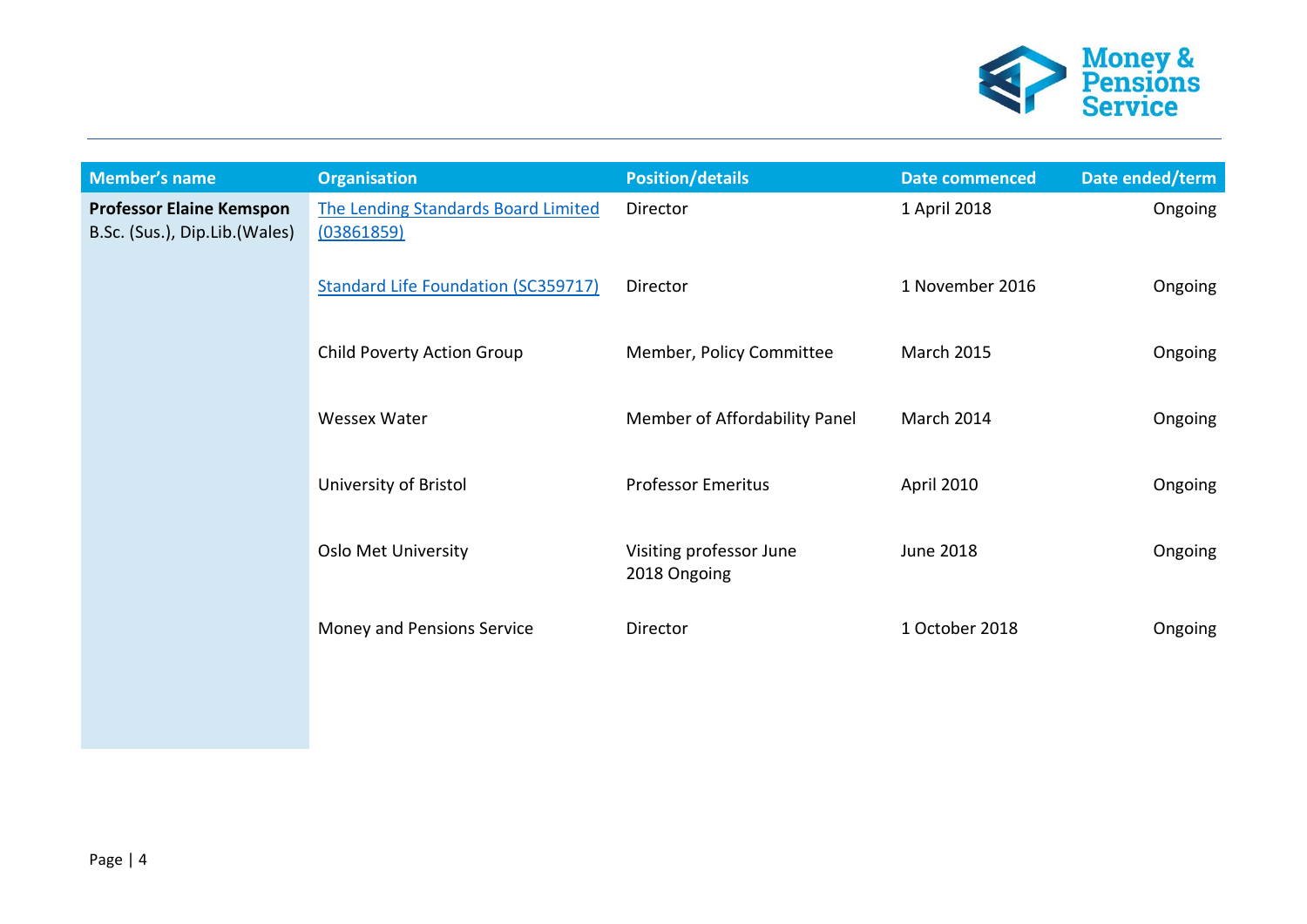

| <b>Member's name</b>  | <b>Organisation</b>                                                 | <b>Position/details</b> | <b>Date commenced</b> | Date ended/term  |
|-----------------------|---------------------------------------------------------------------|-------------------------|-----------------------|------------------|
| <b>Tim Jones</b>      | Uk-India Business Counsel (05420963)                                | Director                | 29 Apr 2019           | Ongoing          |
|                       | <b>Tata Limited (00092560)</b>                                      | Director                | 5 Dec 2018            | Ongoing          |
|                       | Tiibado (GBP) Limited (10215978)                                    | Director                | 6 June 2016           | <b>Dissolved</b> |
|                       | Tiibado Limited (08988587)                                          | Director                | 9 April 2014          | 3 March 2017     |
|                       | Money and Pensions Service                                          | Director                | 1 October 2018        | Ongoing          |
| <b>Member's name</b>  | <b>Organisation</b>                                                 | <b>Position/details</b> | <b>Date commenced</b> | Date ended/term  |
| <b>Moray McDonald</b> | <b>National Westminster Home Loans</b><br><b>Limited (01449354)</b> | Director                | 12 Jan 2011           | 8 March 2019     |
|                       | CML Premises Limited (05892986)                                     | Director                | 31 Jan 2013           | 8 Sept 2016      |
|                       | Topaz Finance Limited (05946900)                                    | Director                | 17 Sept 2014          | 30 March 2015    |
|                       | Money and Pensions Service                                          | Director                | 1 October 2018        | Ongoing          |